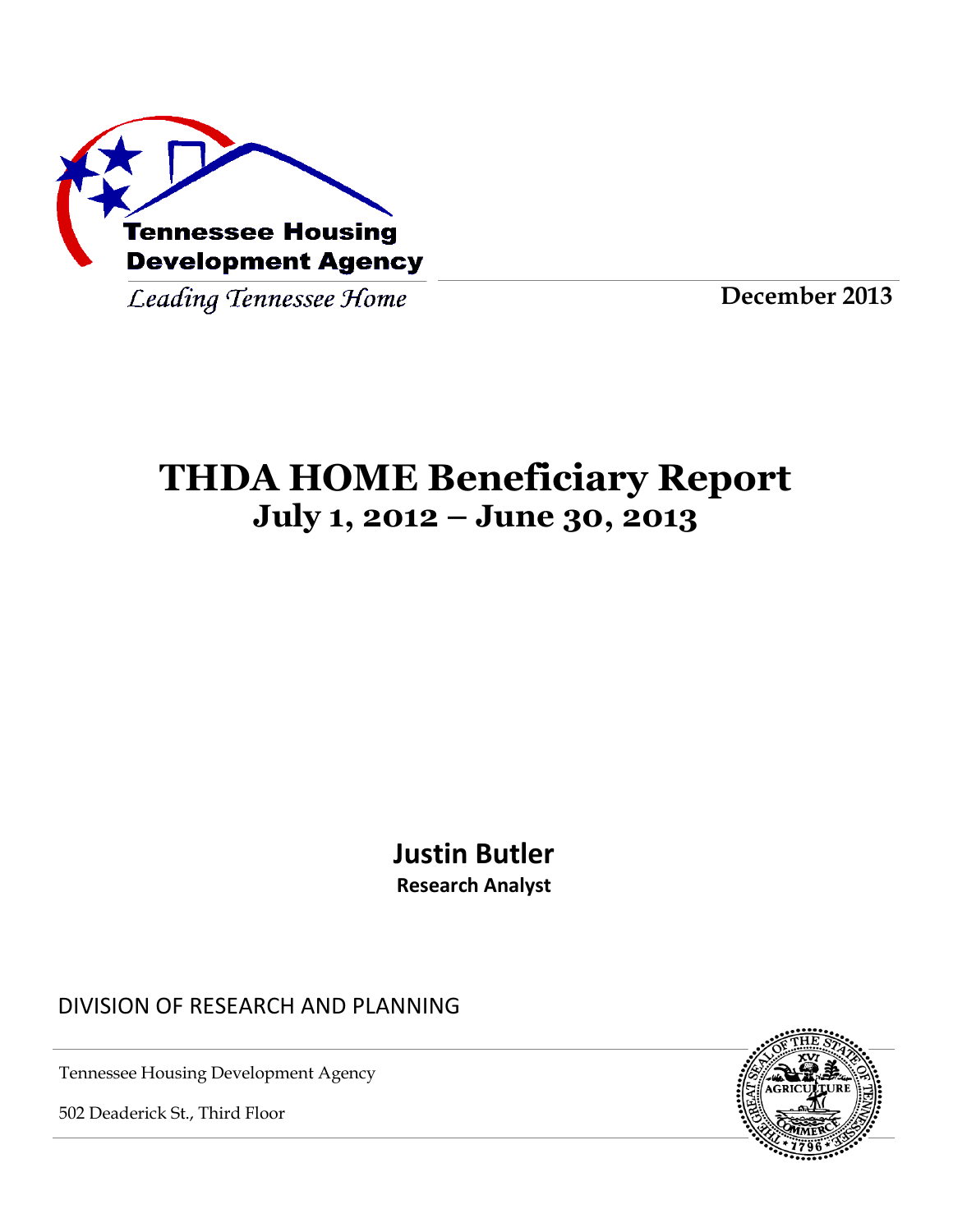#### **HOME BENEFICIARY REPORT**

#### **TABLES AND MAPS**

| Figure 1 |                                                                                      |  |
|----------|--------------------------------------------------------------------------------------|--|
| Table 1  |                                                                                      |  |
| Table 2  |                                                                                      |  |
| Table 3  |                                                                                      |  |
| Table 4  | HOME Projects Completed during FY 2012-13 by Activity Type and Program Year 9        |  |
| Table 5  | Cumulative HOME Projects Completed by Activity Type and Program Year                 |  |
| Table 6  | HOME Activities Completed in FY 2012-13 by Grand Division and Program Year 10        |  |
| Table 7  | Cumulative HOME Activities Completed by Grand Division and Program Year  10          |  |
| Table 8  | Household Size of HOME Beneficiaries in FY 2012-13 by Household Type 11              |  |
| Table 9  | Cumulative Data on Household Size of HOME Beneficiaries by Household Type 11         |  |
| Table 10 | Distribution of HOME Program Beneficiaries in FY 2012-13 by Income 12                |  |
| Table 11 | Cumulative Distribution of HOME Program Beneficiaries by Income 12                   |  |
| Table 12 | Distribution of HOME Program Beneficiaries in FY 2012-13 by Tenant Type & Income  12 |  |
| Table 13 | Cumulative Distribution of HOME Program Beneficiaries by Tenant Type & Income  13    |  |
| Table 14 |                                                                                      |  |
| Table 15 |                                                                                      |  |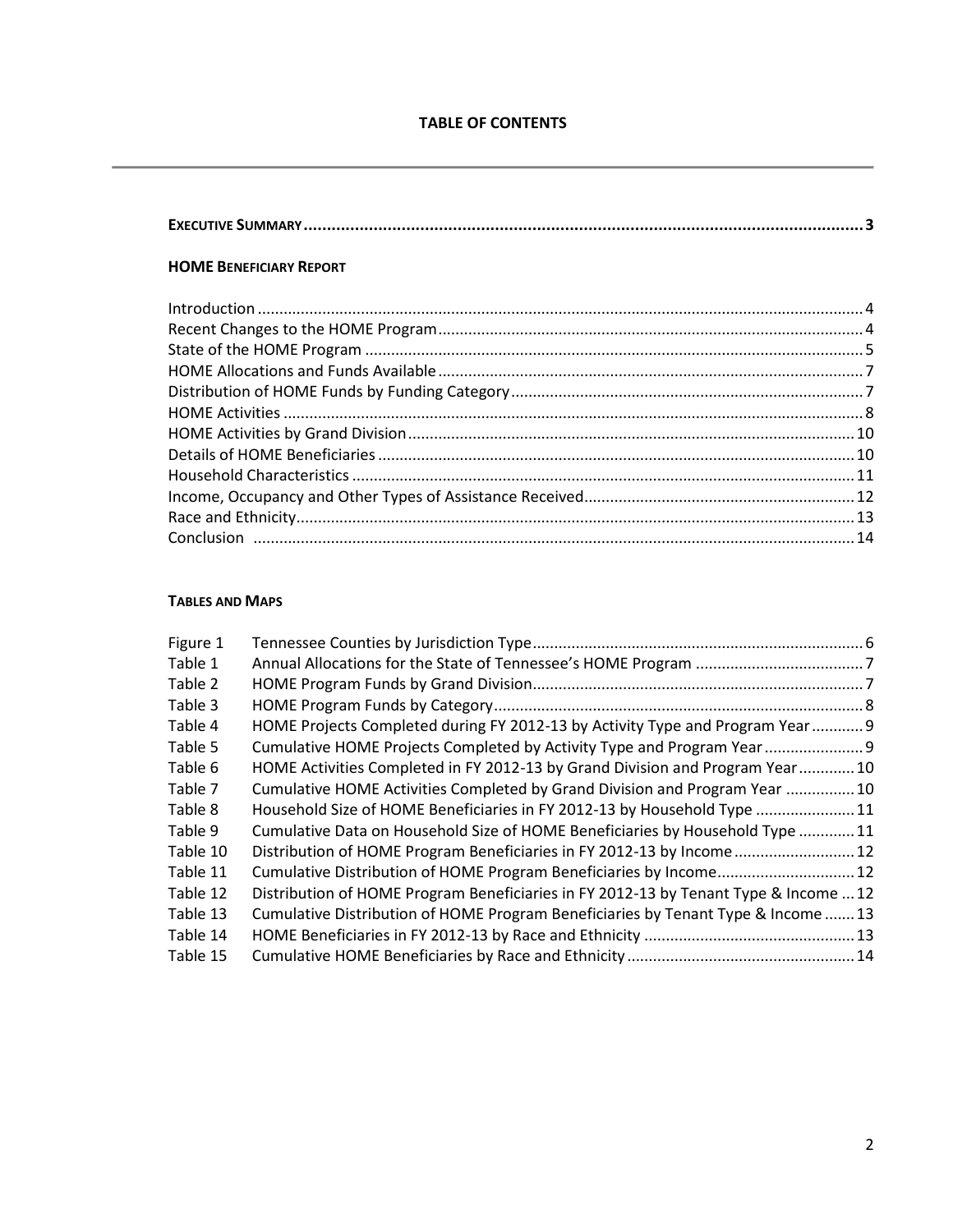# **HOME BENEFICIARY REPORT**

**JULY 1, 2012 – JUNE 30, 2013**

### **EXECUTIVE SUMMARY**

The 2013 HOME Beneficiary Report provides information regarding HOME allocations received by the State of Tennessee, the activities completed with HOME funding, and the households served by the HOME Program.

#### General Data:

- Tennessee received an allocation of \$9.5M in 2013, which is a 4.5 percent decrease from the 2012 allocation of \$9.9M and a 38.5 percent decrease from the 2011 allocation of \$15.4M.
- During the reporting period, THDA allocated \$2.6M of 2012 Program Year funds to Community Housing Development Organizations (CHDOs) across the state. The remaining 2012 funds, along with the 2013 funds, are not yet allocated.

#### Activities Data:

- During FY 2012-13, 310 HOME Projects were completed. Sixty-four percent of these projects were rehabilitation only projects and 24 percent were new construction. The remaining 12 percent is a combination of Acquisition, Acquisition and Rehabilitation, and Acquisition and New Construction.
- Forty-six percent of the projects were completed in East Tennessee, 45 percent of the projects were completed in Middle Tennessee, and the remaining nine percent were completed in West Tennessee.

#### Beneficiary Data:

- During FY 2012-13, 308 households reported beneficiary data. Thirty-two percent of these households are categorized as Single/Non-Elderly and 31 percent are Elderly. The remaining 37 percent of households are a combination of Related/Single Parent, Related/Two Parent, and Other.
- Sixty-seven percent of the beneficiaries are very low-income households.
- Seventy-one percent of households are owner occupied while the remaining 29 percent are renter occupied.
- Seventy-eight percent of the households are reported as White, 21 percent are Black/African American, and less than one percent is reported as Other Multi-Race. Additionally, one household is reported as Hispanic.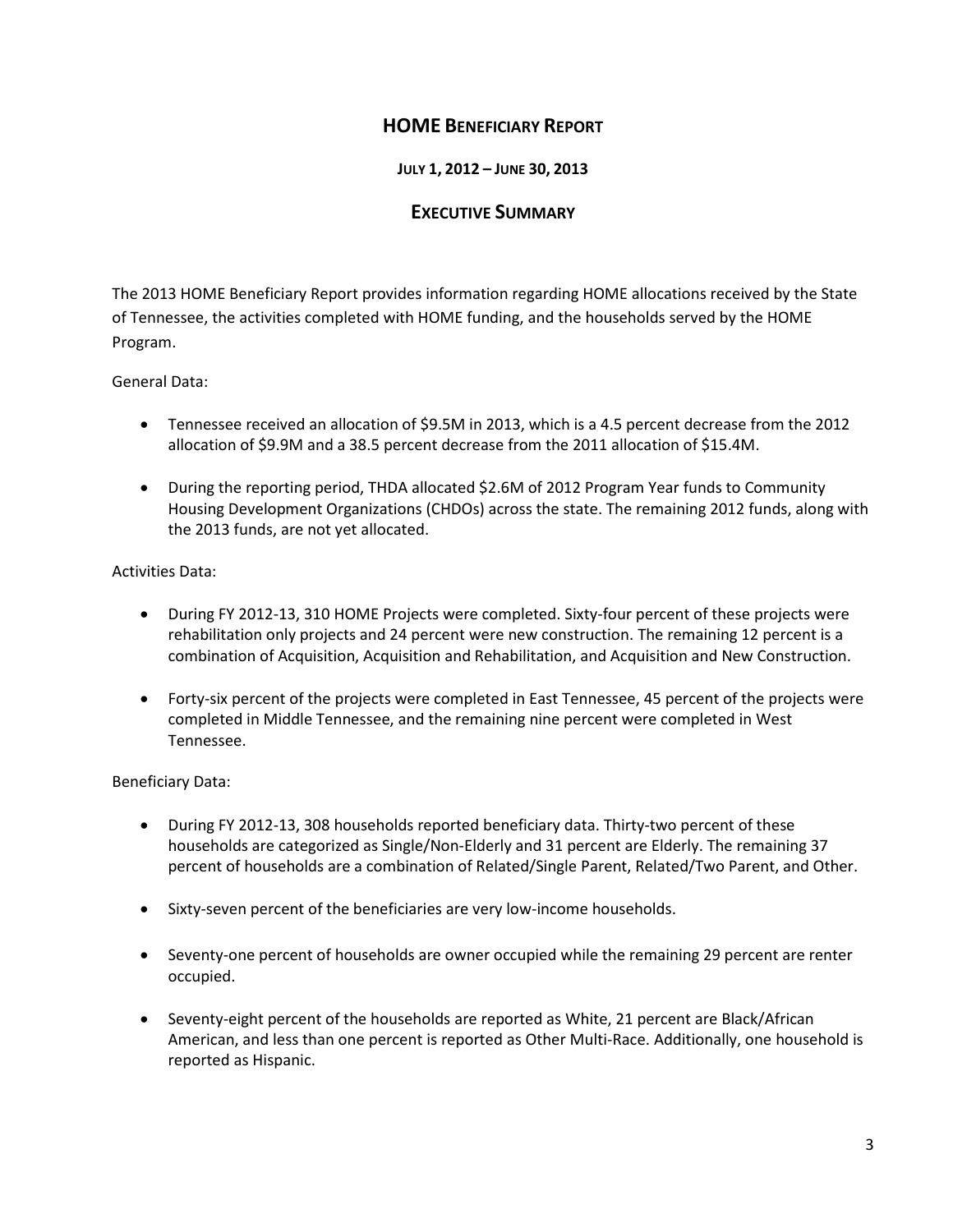# **HOME BENEFICIARY REPORT**

#### **JULY 1, 2012 – JUNE 30, 2013**

#### **INTRODUCTION**

The U.S. Department of Housing and Urban Development's (HUD) HOME program is the largest federal block grant to state and local governments designed exclusively to create affordable housing for low-income households. The HOME program is implemented through state and local governments called participating jurisdictions or "PJs". PJs may be states or units of general local government, including consortia and urban counties. The Tennessee Housing Development Agency (THDA) administers the HOME Program for the State of Tennessee to promote the production, preservation and rehabilitation of housing for low-income households. The State of Tennessee's HOME funds are awarded for homeowner and rental projects through a competitive application process for cities, counties and non-profit organizations outside of local PJs which receive their own HOME allocations directly from HUD.

This report provides information regarding HOME allocations received by the State of Tennessee, the households served by the HOME Program, and the activities completed with funding from program years 2007 – 2012<sup>1</sup>. HOME activities are required to be completed within four years of the date the State of Tennessee enters into a grant agreement with HUD; however, THDA limits its contracts with its subrecipients to a three-year term. Therefore, program years 2011 – 2013 are still active as well as a number of projects funded from program year 2010 with extended contracts. As a result, the number completed units and the beneficiary data available for program years 2010 – 2013 is reported as of June 30, 2013 and does not represent the final number of units or total beneficiary data from projects resulting from those program years.

Funding for the HOME program has decreased over the last four years, with the largest decrease reflected in the 2012 allocation. Tennessee received an allocation in 2013 of \$9,474,797, which is a 4.5 percent decrease from the 2012 allocation and a 38.5 percent decrease from the 2011 allocation. Despite recent decreases in funding, the State of Tennessee's HOME Program has made substantial contributions to affordable housing for low income Tennesseans. During FY 2012-13, HOME funds contributed to the completion of 310 housing units.

#### **RECENT CHANGES TO THE HOME PROGRAM**

 $\overline{a}$ 

HUD published a Final Rule in the Federal Register on July 24, 2013 to amend the HOME Investment Partnerships (HOME) Program regulations. The OneCPD Resource Exchange highlights the changes of the 2013 HOME Final Rule below:

 $1$  A program year refers to the year in which the program was funded by HUD and follows the federal fiscal year cycle, which is October 1<sup>st</sup> through September 30<sup>th</sup>. THDA reports HOME activities and beneficiary data based on the state's fiscal year cycle, which is July  $1^{st}$  through June 30<sup>th</sup>. Throughout this report, FY 2012-13 will refer to the state's fiscal cycle, July 1, 2012 – June 30, 2013.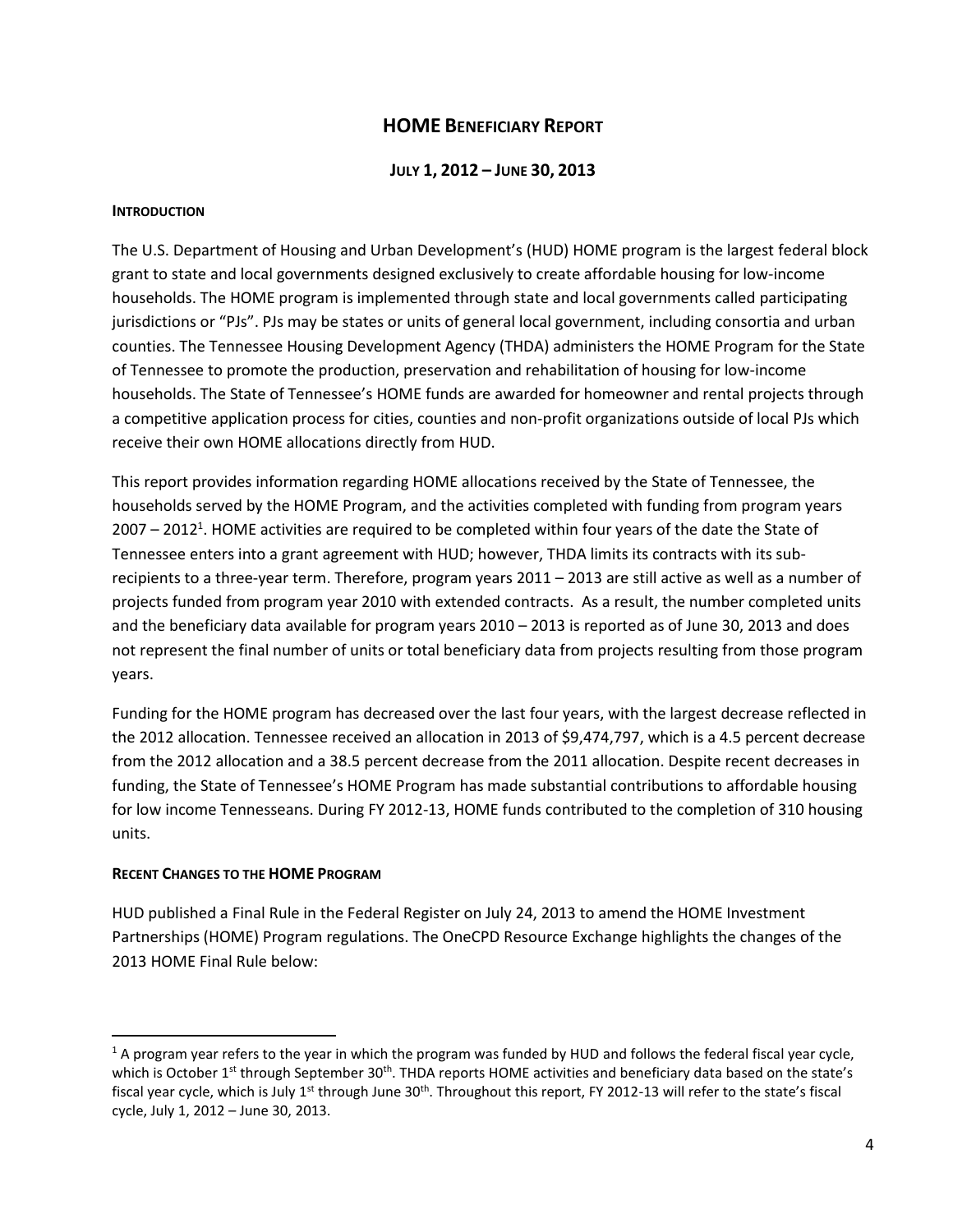"The 2013 Rule contains many new provisions and changes that will have substantive and broad-based impact on how participating jurisdictions administer HOME activities. The 2013 Rule also codifies existing policy guidance that has been previously issued by HUD, and addresses a number of technical and nonsubstantive "housekeeping" items within the HOME regulation.

The key substantive changes in the regulation are intended to:

- Accelerate the timely production and occupancy of assisted housing,
- Strengthen the performance of PJs and their partners in production and preserving affordable housing units,
- Provide PJs with greater flexibility in the design and implementation of their programs, and
- $\bullet$  Increase administrative transparency and accountability."<sup>2</sup>

#### **STATE OF TENNESSEE HOME PROGRAM**

 $\overline{a}$ 

The State of Tennessee's HOME funds are made available to cities, counties and non-profit organizations outside of local Participating Jurisdictions (PJs) on a competitive basis. Current PJs which receive their own HOME funds directly from HUD include: the Northeast Tennessee/Virginia Consortium (the cities of Bristol, Johnson City, Bluff City, Kingsport, Sullivan County and Washington County, excluding the town of Jonesborough), Chattanooga, Clarksville, Jackson, Knoxville, Memphis, Nashville-Davidson, Knox County and Shelby County. Figure 1 on the following page shows the State of Tennessee by jurisdiction type.

<sup>&</sup>lt;sup>2</sup> Details of the changes to the HOME rule can be found on OneCPD Resource Exchange's website: https://www.onecpd.info/home/home-final-rule/highlights-of-the-changes-in-the-home-final-rule/.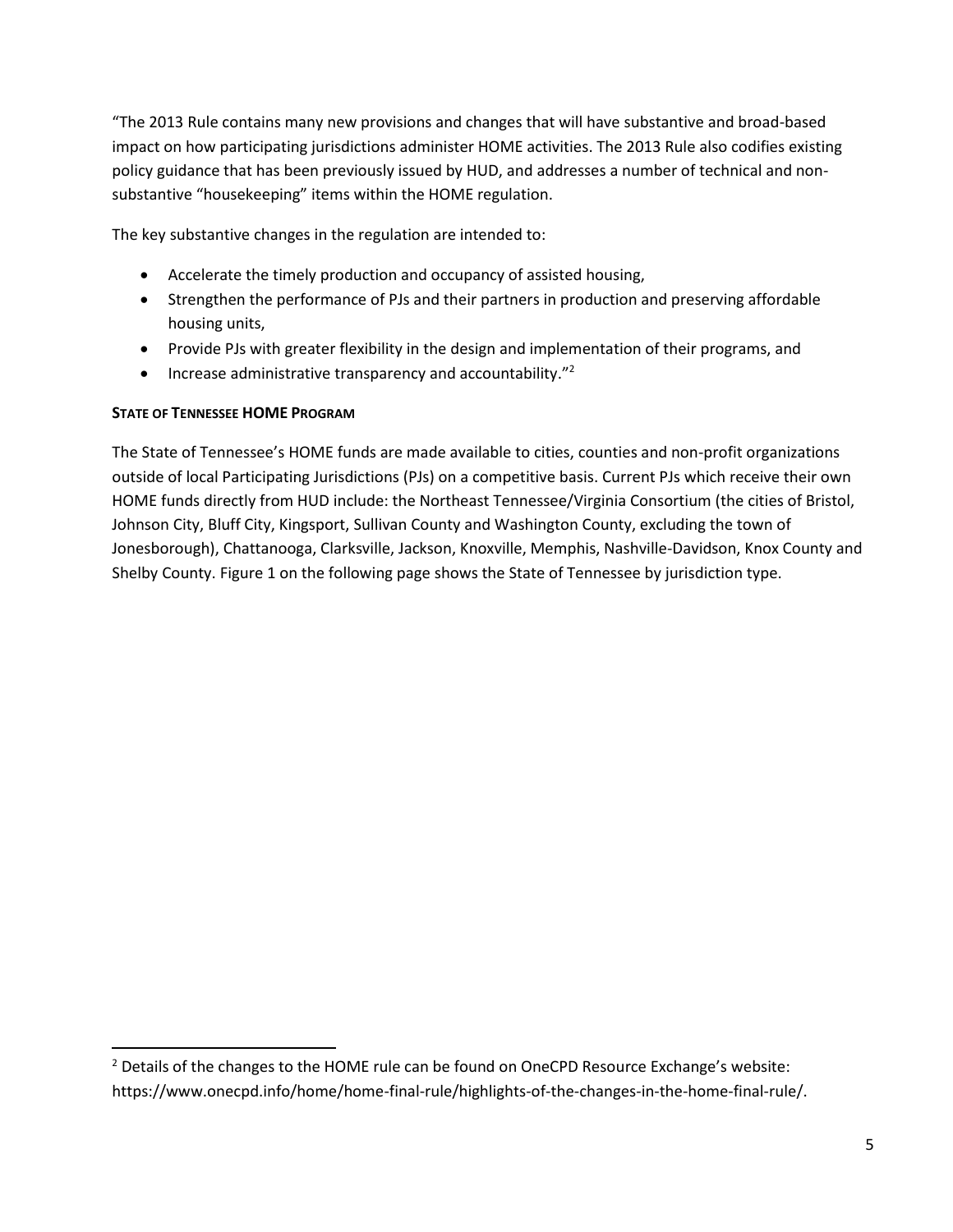

# **Jurisdiction Type**



Please note: The consolidated Nashville-Davidson County metropolitan government participates as a single city jurisdiction.

**Figure 1. Tennessee Counties by Jurisdiction Type**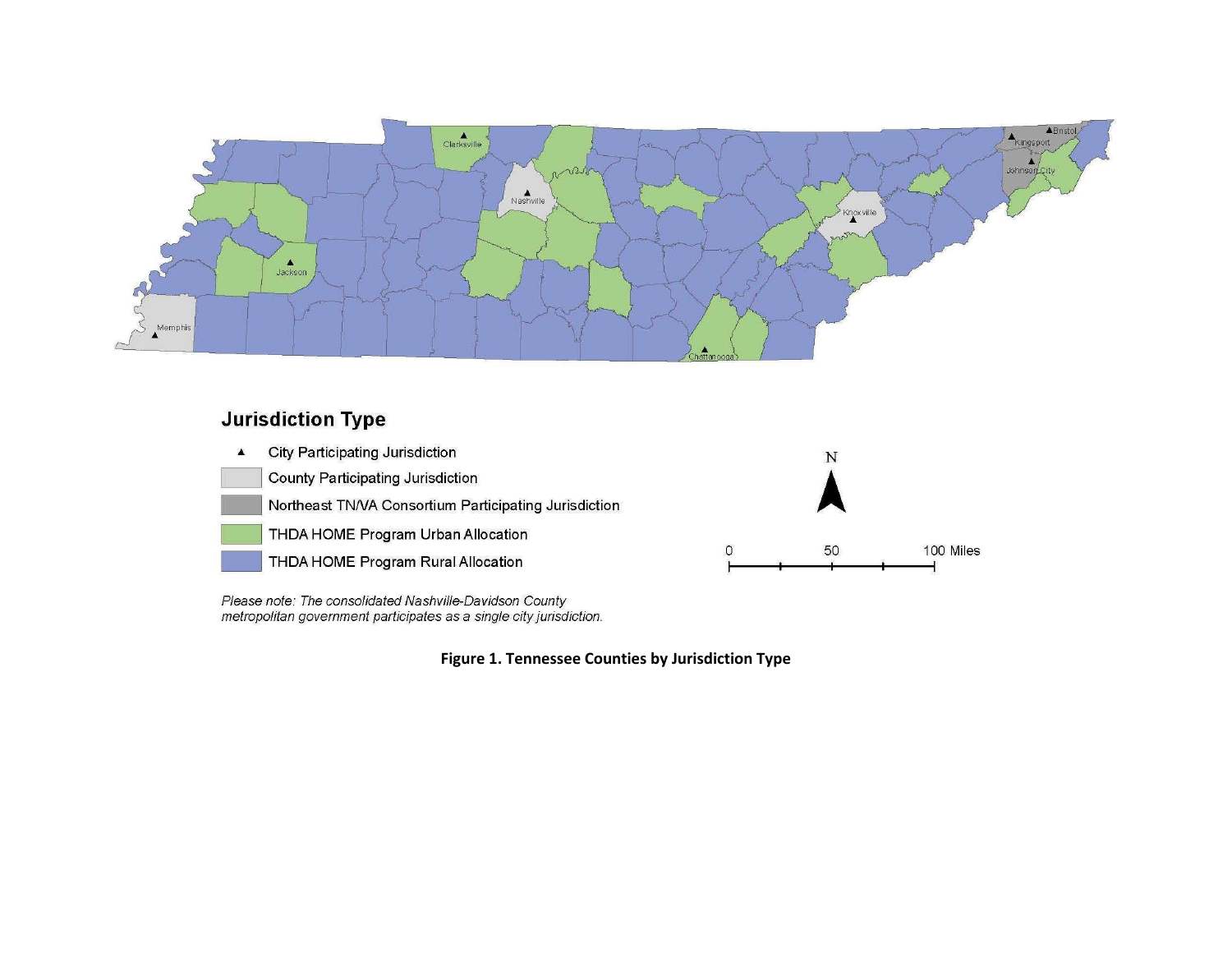#### **HOME ALLOCATIONS AND FUNDS AVAILABLE**

Table 1 shows the federal HOME allocation for program years 2007 – 2013. The table additionally shows the year-to-year percent change in HOME funds over the reporting period. The HOME Program may reallocate recaptured funds or program income from one HOME program year to the next. The "Funds Made Available" column represents the federal allocation plus any reallocated funds resulting from program income or recaptured funds at the time of this report.

| Year | <b>Federal Allocation</b> | <b>Change from</b><br><b>Previous Year's</b><br><b>Allocation</b> | <b>Funds Made</b><br><b>Available</b> | <b>Additional</b><br><b>Units</b><br><b>Completed</b> | <b>Cumulative</b><br><b>Units</b> |
|------|---------------------------|-------------------------------------------------------------------|---------------------------------------|-------------------------------------------------------|-----------------------------------|
| 2013 | \$9,474,797               | $-4.5%$                                                           | To be determined                      |                                                       |                                   |
| 2012 | \$9,924,071               | $-35.6%$                                                          | \$10,883,072                          |                                                       |                                   |
| 2011 | \$15,406,004              | $-11.8%$                                                          | \$17,517,430                          | $150*$                                                | 199*                              |
| 2010 | \$17,461,612              | $-0.2%$                                                           | \$19,470,994                          | $82*$                                                 | 205*                              |
| 2009 | \$17,502,657              | 11.3%                                                             | \$19,454,080                          | 70                                                    | 308                               |
| 2008 | \$15,720,495              | $-2.7%$                                                           | \$18,879,848                          |                                                       | 362                               |
| 2007 | \$16,158,053              | 0.7%                                                              | \$17,815,396                          | 8                                                     | 350                               |

| Table 1. Annual Allocations for the State of Tennessee's HOME Program |  |
|-----------------------------------------------------------------------|--|
|-----------------------------------------------------------------------|--|

\*Program Years 2010 – 2013 are still active and only a portion of the units have been completed.

The distribution of HOME funds across Tennessee's three grand divisions is represented in Table 2. During the reporting period, East Tennessee received the largest amount of HOME funds with 44 percent, followed by Middle Tennessee with 37 percent and West Tennessee with 19 percent. HOME funds are distributed regionally based on the eligible population, which accounts for the differences among the three divisions' allocations. The allocation amounts do not include funds retained for the state's administrative costs or funds that were uncommitted at the time of this report.

|  | Table 2. HOME Program Funds by Grand Division |
|--|-----------------------------------------------|
|--|-----------------------------------------------|

| Grand<br><b>Division</b> | 2007         | 2008         | 2009         | 2010         | 2011         | 2012        | <b>Cumulative</b> |
|--------------------------|--------------|--------------|--------------|--------------|--------------|-------------|-------------------|
| East                     | \$7,783,368  | \$6,761,749  | \$8,246,214  | \$7,265,034  | \$6,996,552  | \$704,288   | \$37,757,205      |
| <b>Middle</b>            | \$6,127,228  | \$6,391,513  | \$5,883,410  | \$6,875,284  | \$6,114,229  | \$500,000   | \$31,891,664      |
| West                     | \$1,983,725  | \$4,194,146  | \$2,865,039  | \$2,973,828  | \$2,641,850  | \$1,400,256 | \$16,058,844      |
| <b>Total</b>             | \$15,894,321 | \$17,347,408 | \$16,994,663 | \$17,114,146 | \$15,752,631 | \$2,604,544 | \$85,707,713      |

#### **DISTRIBUTION OF HOME FUNDS BY FUNDING CATEGORY**

Through 2012, HOME funds were allocated based on three categories: Regional, Special Needs and Community Housing Development Organizations (CHDOs). Regional allocations were made to groups of counties that corresponded to Tennessee's nine Development Districts. These allocations were made based upon the regional distribution of low-income households outside of local PJs and accounted for 75 percent of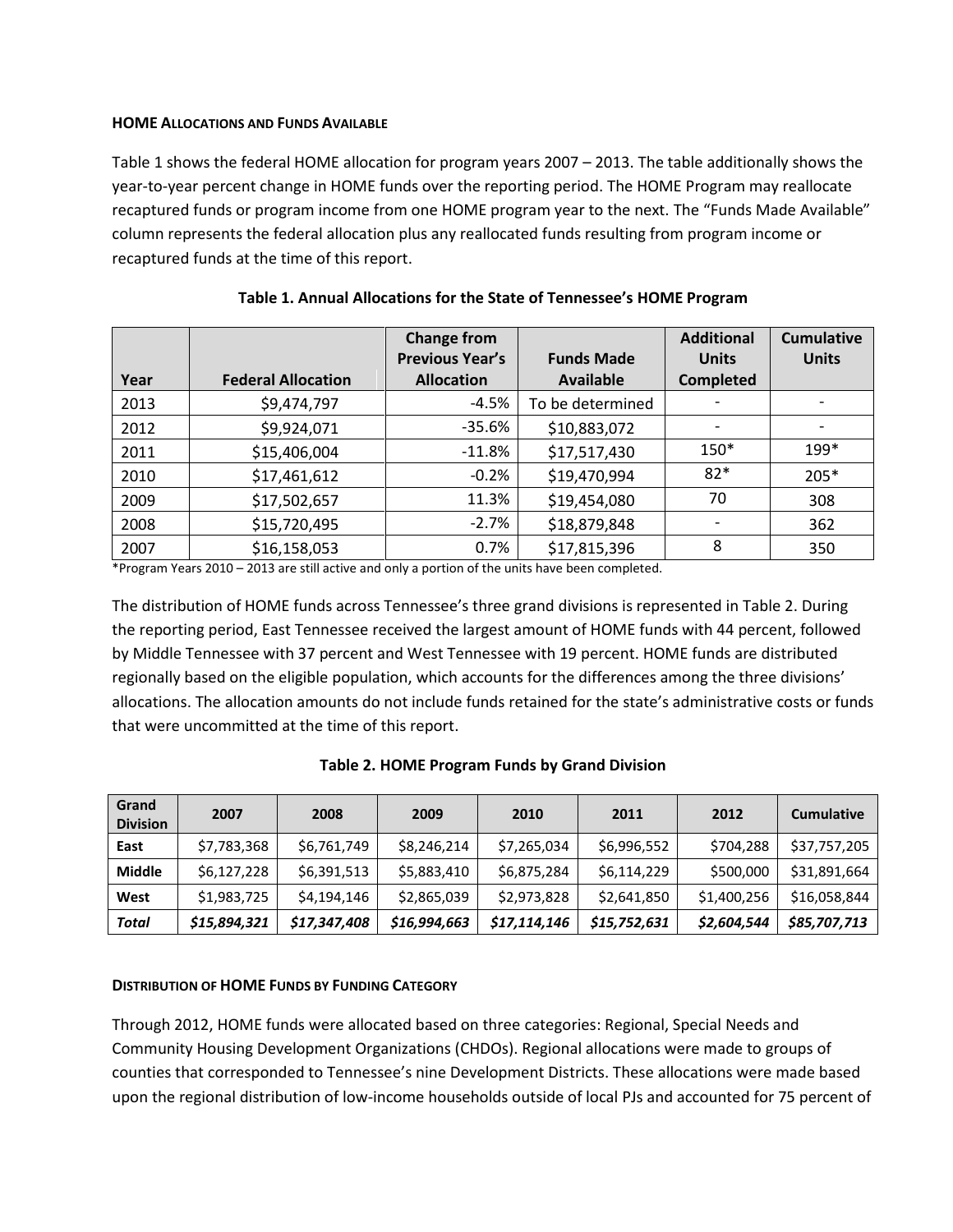THDA HOME funds available. Special Needs projects included housing designed for persons with an unusual need due to a condition that can be either a permanent or a temporary disability. Ten percent of the available funds were reserved for applicants proposing special needs projects. As federally mandated, 15 percent of the total allocation is reserved for CHDOs. Table 3 represents the distribution of HOME funds across each of the program categories (Regional, Special Needs and CHDO) for program years 2007 – 2012. At the time of this report, only funding for CHDOs have been allocated for 2012. The funding amounts in the table below do not include funds retained for the state's administrative costs or funds that were uncommitted at the time of this report.

| Program              | 2007       | 2008       | 2009       | 2010       | 2011       | 2012      | <b>Total</b> |
|----------------------|------------|------------|------------|------------|------------|-----------|--------------|
| <b>CHDO</b>          | 2,952,667  | 2,226,816  | 2,818,941  | 2,643,432  | 2,720,369  | 2,604,544 | 15,966,768   |
| <b>Special Needs</b> |            |            |            |            |            |           |              |
| (Supportive          | 1,598,729  | 1,175,751  | 1,005,349  | 1,534,953  | 656,249    |           | 5,971,031    |
| <b>Housing Dev)</b>  |            |            |            |            |            |           |              |
| Regional             |            |            |            |            |            |           |              |
| (Urban/Rural)        | 11,342,925 | 13,904,841 | 13,170,373 | 12,935,761 | 12,376,013 |           | 63,729,913   |
| Total                | 15,894,321 | 17,307,408 | 16,994,663 | 17,114,146 | 15,752,631 | 2,604,544 | 85,667,712   |

**Table 3. HOME Program Funds by Category**

In 2012, the Urban/Rural Allocation replaced the Regional Allocation, which comprises 75 percent of the total HOME funds available. Forty-four percent of the Urban/Rural Allocation funds will be available to urban counties and 56 percent will be available to rural counties.<sup>3</sup> Additionally in 2012, the Special Needs category became the Supportive Housing Development category and requires on-going, on-site services for persons with a disability that is either permanent or temporary. Ten percent of the total HOME funds available will be reserved for the Supportive Housing Development category. Fifteen percent of the total allocation is still reserved for CHDOs.

At the time of this report, the 2013 HOME funds have not been awarded and only the CHDO allocations for 2012 HOME funds have been awarded. Therefore, a breakdown of the allocations by category is not complete for 2012 and not available for 2013.

#### **HOME ACTIVITIES**

 $\overline{\phantom{a}}$ 

The HOME Program funds various activities ranging from rehabilitating single family homes and manufactured housing, to homeownership activities, to creating or improving supportive needs rental housing. Recipients of HOME funds are able to tailor the program to support the unique needs of each county. For reporting purposes, HOME activities are grouped under one of five broad categories including: rehabilitation, new construction, acquisition only, acquisition and rehabilitation, and acquisition and new construction. Rehabilitation activities are homeowner or rental projects, while the remaining categories are either rental or homebuyer projects. Table 4 shows the distribution of completed activities during FY 2012-13

<sup>&</sup>lt;sup>3</sup> Urban counties include: Anderson, Blount, Bradley, Carter, Coffee, Dyer, Gibson, Hamilton, Hamblen Haywood, Madison, Maury, Montgomery, Putnam, Roane, Rutherford, Sumner, Unicoi, Williamson and Wilson. All other counties, excluding the PJs that receive their own HOME funds directly from HUD, are considered rural counties.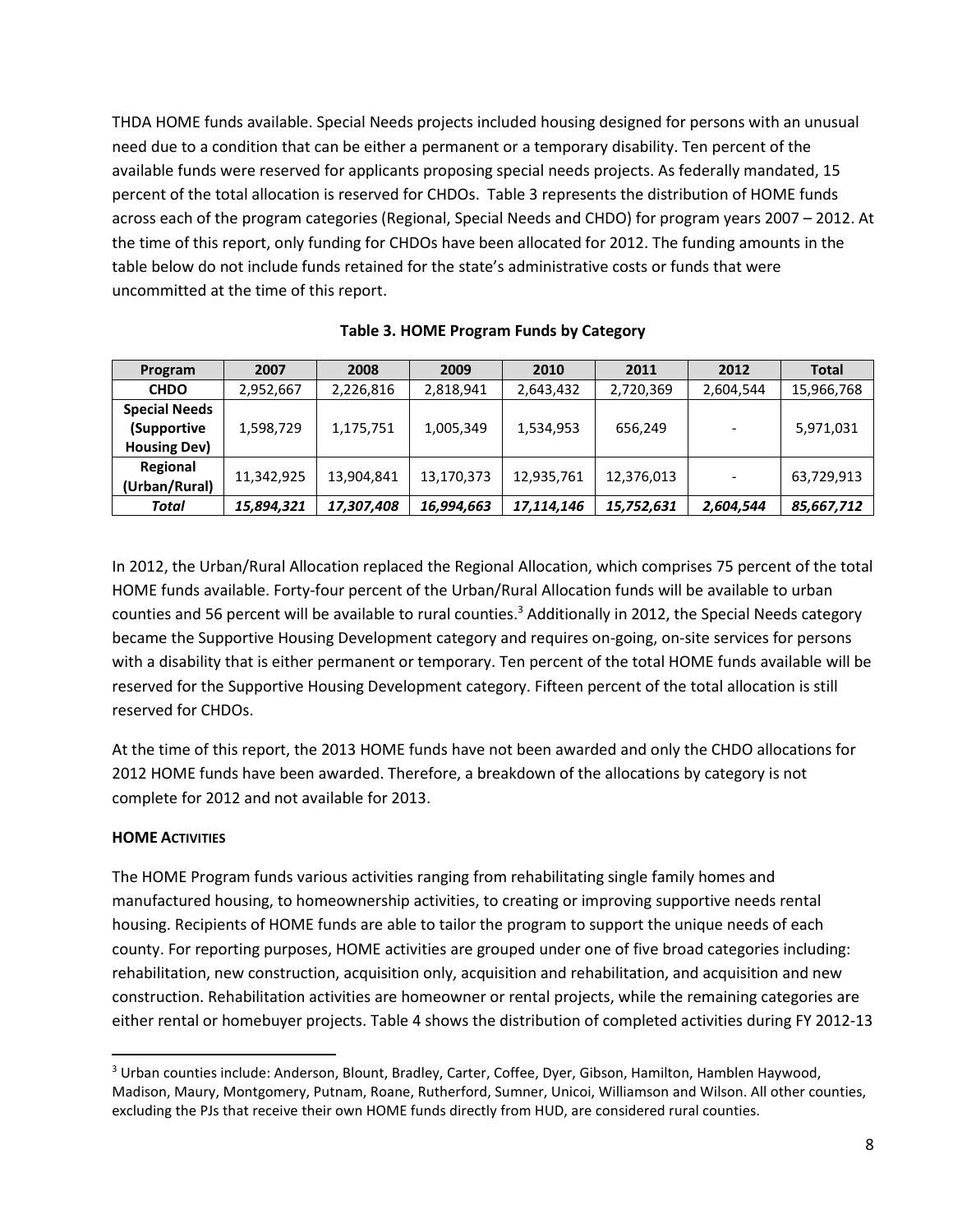and the program years from which they were originally funded. Table 5 shows the total number of activities completed with funding from each specified program year.

| Program<br>Year | <b>Rehabilitation</b><br>Only | <b>New</b><br><b>Construction</b><br>Only | <b>Acquisition</b><br>Only | <b>Acquisition</b><br>and<br>Rehabilitation | <b>Acquisition</b><br>and New<br><b>Construction</b> | <b>Total</b> |
|-----------------|-------------------------------|-------------------------------------------|----------------------------|---------------------------------------------|------------------------------------------------------|--------------|
| 2007            |                               |                                           |                            |                                             |                                                      | 8            |
| 2008            |                               | $\overline{\phantom{0}}$                  | $\overline{\phantom{0}}$   | $\overline{\phantom{a}}$                    | $\overline{\phantom{a}}$                             |              |
| 2009            | 46                            | 23                                        |                            |                                             |                                                      | 70           |
| 2010            | 51                            | 14                                        | 1                          |                                             | 15                                                   | 82           |
| 2011            | 98                            | 36                                        |                            |                                             | 8                                                    | 150          |
| <b>Total</b>    | 195                           | 73                                        | 8                          |                                             | 31                                                   | 310          |

**Table 4. HOME Projects Completed during FY 2012-13 by Activity Type and Program Year**

#### **Table 5. Cumulative HOME Projects Completed by Activity Type and Program Year**

| Program<br>Year | <b>Rehabilitation</b><br>Only | <b>New</b><br><b>Construction</b><br>Only | <b>Acquisition</b><br>Only | <b>Acquisition</b><br>and<br><b>Rehabilitation</b> | <b>Acquisition</b><br>and New<br><b>Construction</b> | <b>Total</b> |
|-----------------|-------------------------------|-------------------------------------------|----------------------------|----------------------------------------------------|------------------------------------------------------|--------------|
| 2007            | 222                           | 43                                        | 61                         | 12                                                 | 12                                                   | 350          |
| 2008            | 263                           | 23                                        | 48                         | 14                                                 | 14                                                   | 362          |
| 2009            | 235                           | 43                                        |                            | 13                                                 | 16                                                   | 308          |
| 2010            | 149                           | 28                                        | 6                          |                                                    | 15                                                   | 205          |
| 2011            | 132                           | 37                                        | 12                         | 9                                                  | 9                                                    | 199          |
| <b>Total</b>    | 1,001                         | 174                                       | 128                        | 55                                                 | 66                                                   | 1,424        |

#### *Rehabilitation*

A total of 195 rehabilitation only projects were completed during FY 2012-13 and accounts for 64 percent of all projects completed during FY 2012-13. Rehabilitations include the reconstruction of a substandard units under HOME. Of the 195 rehabilitation projects completed, 194 were homeowner rehabilitation projects and one project was for rental rehabilitation.

#### *New Construction*

A total of 73 new construction only projects were completed during FY 2012-13 and accounts for 24 percent of all projects. Of the 73 new construction projects completed, 59 of the projects were rental units while the remaining 14 were homeownership projects.

# *Acquisition Only*

A total of eight acquisition only projects were completed during FY 2012-13. All of the acquisition only projects were homeownership projects.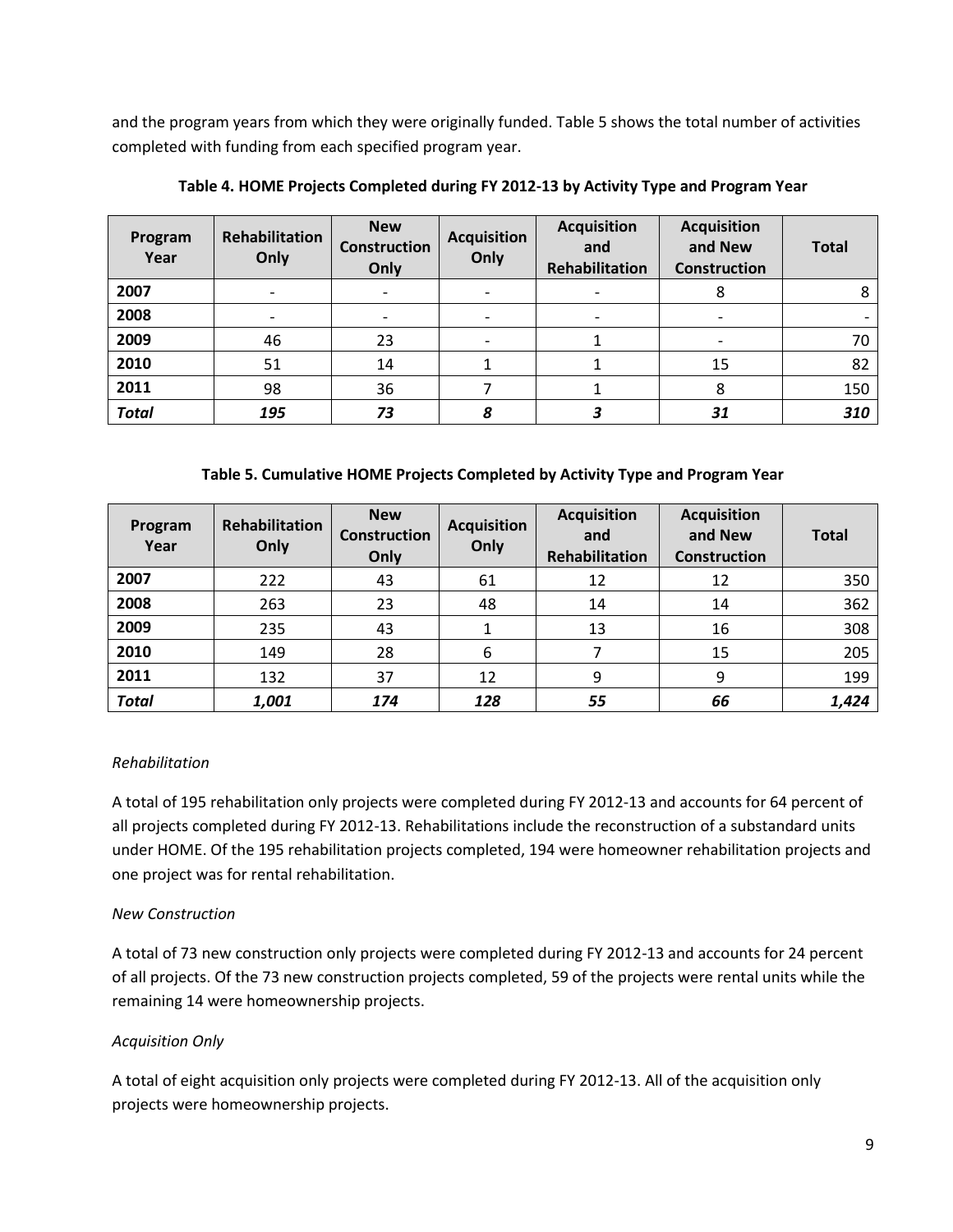#### *Acquisition and Rehabilitation*

Three acquisition and rehabilitation projects were completed during the fiscal year. Two of the projects were rentals and the remaining one was a homeownership project.

#### *Acquisition and New Construction*

A total of 31 projects included acquisition and new construction, and it accounts for 10 percent of the total projects completed during FY 2012-13. Twenty-nine of the acquisition and new construction projects were rentals while the remaining two were homeownership projects.

#### **HOME ACTIVITIES BY GRAND DIVISION**

During FY 2012-13, the majority of completed HOME activities took place in East and Middle Tennessee. Of the total projects (310) completed, 46 percent occurred in East Tennessee, 45 percent occurred in Middle Tennessee and nine percent took place in West Tennessee. Based on the allocation and eligible population for each grand division, the number of units is generally proportionate to the allocation of funds received by each grand division. Table 6 shows the completed projects per grand division in FY 2012-13 by grand division. Table 7 shows the cumulative total activities completed from each program year and in each of the grand divisions.

| <b>Grand Division</b> | 2007                     | 2008 | 2009 | 2010 | 2011 | <b>Grand Total</b> |
|-----------------------|--------------------------|------|------|------|------|--------------------|
| East                  |                          |      | 37   | 29   | 76   | 142                |
| <b>Middle</b>         |                          |      | 31   | 45   | -57  | 141                |
| West                  | $\overline{\phantom{0}}$ |      |      |      | 17   | 27                 |
| <b>Grand Total</b>    |                          |      | 70   | 82   | 150  | 310                |

**Table 6. HOME Activities Completed in FY 2012-13 by Grand Division and Program Year**

| <b>Grand Division</b> | 2007 | 2008 | 2009 | 2010 | 2011 | <b>Grand Total</b> |
|-----------------------|------|------|------|------|------|--------------------|
| East                  | 177  | 131  | 152  | 103  | 88   | 651                |
| <b>Middle</b>         | 132  | 144  | 104  | 75   | 81   | 536                |
| West                  | 41   | 87   | 52   | 27   | 30   | 237                |
| <b>Grand Total</b>    | 350  | 362  | 308  | 205  | 199  | 1,424              |

#### **Table 7. Cumulative HOME Activities Completed by Grand Division and Program Year**

#### **DETAILS OF HOME BENEFICIARIES**

During FY 2012-13, 308 households were assisted with the State of Tennessee's HOME funds. Two of the 310 completed units during FY 2012-13 were reported as vacant; therefore, beneficiary data is only applicable for the 308 occupied units. Beneficiaries of HOME funds must be low- or very low-income households. THDA provides income determination guidelines to grantees to ensure all recipients of HOME funds meet income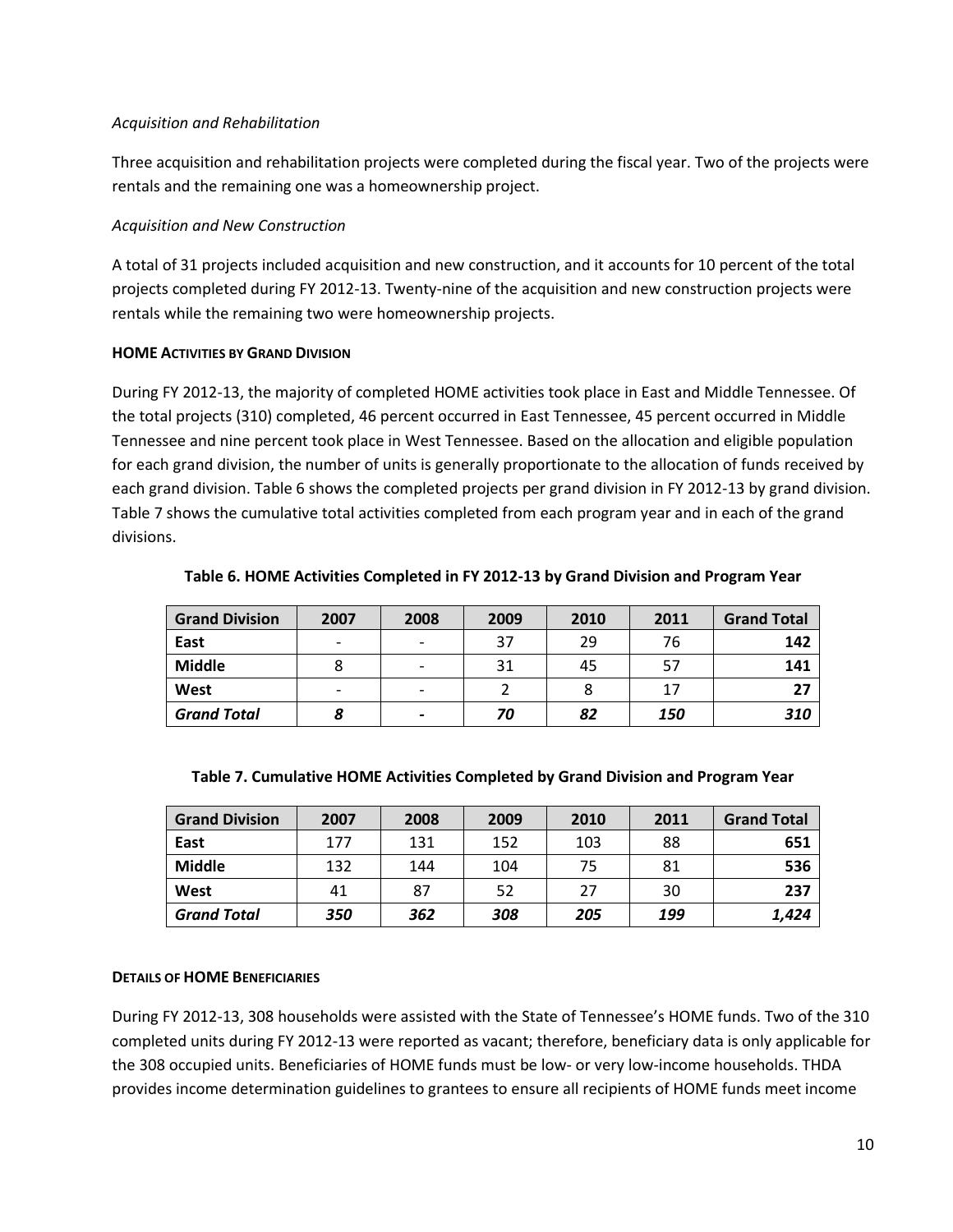limits. The income of HOME beneficiaries and other demographics for projects funded between 2007 and 2012 are included in the sections below.

#### **HOUSEHOLD CHARACTERISTICS**

The majority of households that received HOME assistance during the reporting period were single nonelderly households, followed closely by elderly households. One person households were served more frequently than any other size of household during the reporting period. Together, households with a single or elderly head of household comprised 63 percent of HOME Beneficiaries during FY 2012-13. Table 8 shows the beneficiary household sizes and types for activities completed during FY 2012-13. Table 9 shows the cumulative beneficiary characteristics from all completed activities with funding from Program Years 2007 through 2012.

| <b>Household Size</b> | Single,<br><b>Non-Elderly</b> | <b>Elderly</b> | Related/<br><b>Single Parent</b> | Related/<br><b>Two Parent</b> | Other | <b>Grand Total</b> |
|-----------------------|-------------------------------|----------------|----------------------------------|-------------------------------|-------|--------------------|
|                       | 72                            | 48             |                                  |                               |       | 121                |
|                       | 12                            | 31             | 13                               |                               | 9     | 68                 |
|                       |                               | 9              | 29                               | 8                             |       | 57                 |
|                       |                               |                | 12                               | 17                            |       | 39                 |
|                       |                               |                |                                  |                               |       | 15                 |
| 6                     |                               |                |                                  |                               |       | 8                  |
| <b>Grand Total</b>    | 100                           | 94             | 62                               | 36                            | 36    | 308                |

**Table 8. Household Size of HOME Beneficiaries in FY 2012-13 by Household Type**

#### **Table 9. Cumulative Data on Household Size of HOME Beneficiaries by Household Type**

| <b>Household Size</b> | Single,<br><b>Non-Elderly</b> | <b>Elderly</b> | Related/<br><b>Single Parent</b> | Related/<br><b>Two Parent</b> | <b>Other</b> | <b>Grand Total</b> |
|-----------------------|-------------------------------|----------------|----------------------------------|-------------------------------|--------------|--------------------|
|                       | 983                           | 1,026          | 6                                | 11                            | 11           | 2,037              |
| 2                     | 138                           | 469            | 301                              | 79                            | 205          | 1,192              |
| 3                     | 109                           | 89             | 368                              | 278                           | 69           | 913                |
| 4                     | 51                            | 38             | 134                              | 228                           | 61           | 512                |
| 5                     | 24                            | 26             | 60                               | 129                           | 26           | 265                |
| 6                     | 5                             | 10             | 28                               | 43                            | 12           | 98                 |
|                       | $\overline{2}$                | 3              | 6                                | 15                            |              | 98                 |
| 8                     | 2                             | 4              | 1                                | 5                             | 3            | 15                 |
| <b>Grand Total</b>    | 1,314                         | 1,665          | 904                              | 788                           | 394          | 5,065              |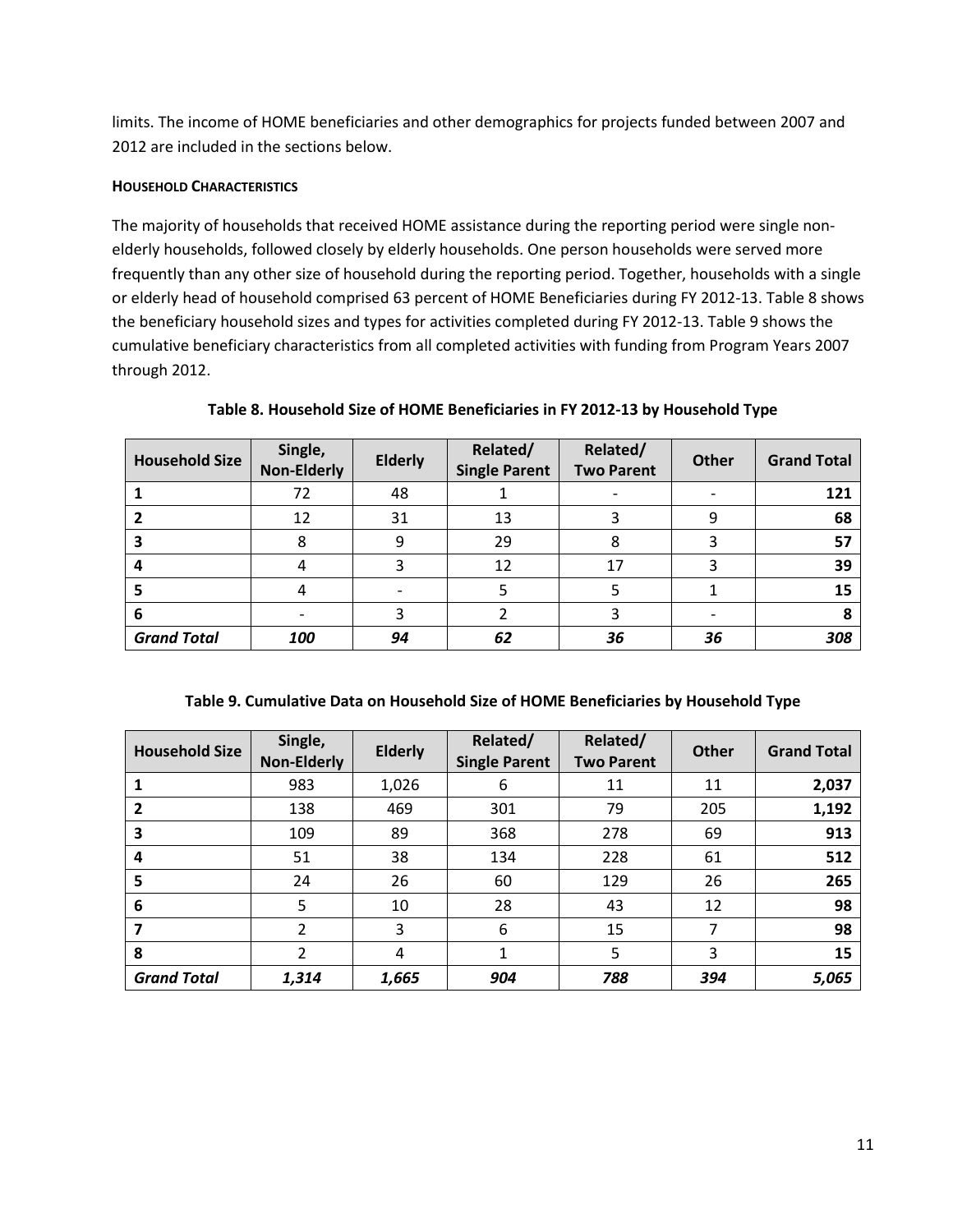#### **INCOME, OCCUPANCY TYPE AND OTHER FORMS OF ASSISTANCE RECEIVED**

Very low-income households are defined as those households whose annual income is 50 percent or less of the area median income (AMI) for the county in which the household resides. Low-income households are defined as those households whose annual income is between 50 percent and 80 percent of the AMI for the county in which the household resides.

Out of the 308 occupied households receiving HOME assistance during FY 2012-13, 67 percent were very low-income and 33 percent were low-income households. The number of very low-income households served by the HOME Program continues to increase. During FY 2011-12, only 62 percent of occupied households receiving HOME assistance were very low-income. As seen from the tables below, the percentage of very low-income households served by the HOME program during FY 2012-13 has increased compared to the cumulative totals over the last 6 program years. Table 10 shows the number of very low- and low-income households served during FY 2012-13. Table 11 shows the cumulative total of beneficiaries served from Program Years 2007 through 2012.

| Table 10. Distribution of HOME Program Beneficiaries in FY 2012-13 by Income |  |
|------------------------------------------------------------------------------|--|
|------------------------------------------------------------------------------|--|

| <b>Beneficiary Income</b> | <b>Number of Households</b> | <b>Percentage of Households</b> |  |
|---------------------------|-----------------------------|---------------------------------|--|
| <b>Very Low-Income</b>    | 205                         | 67%                             |  |
| Low-Income                | 103                         | 33%                             |  |
| <b>Total</b>              | 308                         | 100%                            |  |

#### **Table 11. Cumulative Distribution of HOME Program Beneficiaries by Income**

| <b>Beneficiary Income</b> | <b>Number of Households</b> | Percentage of Households |
|---------------------------|-----------------------------|--------------------------|
| <b>Very Low-Income</b>    | 3.144                       | 62%                      |
| Low-Income                | 1,921                       | 38%                      |
| <b>Total</b>              | 5.065                       | 100%                     |

During FY 2012-13, 29 percent of the units were occupied by renters and 71 percent of the units were occupied by owners. Eighty-eight percent of renter occupied units were occupied by very low-income households while 58 percent of the owner occupied households were very low-income. In general, a greater percentage of rental units are occupied by very low-income households than owner occupied units. Table 12 shows the distribution of tenant type by income level during FY 2012-13. Table 13 show the cumulative data for units funded from Program Years 2007 through 2012.

| Table 12. Distribution of HOME Program Beneficiaries in FY 2012-13 by Tenant Type & Income |  |
|--------------------------------------------------------------------------------------------|--|
|--------------------------------------------------------------------------------------------|--|

| <b>Tenant Type</b> | <b>Very Low-Income HHs</b> | <b>Low Income HHs</b> | <b>Total</b> |
|--------------------|----------------------------|-----------------------|--------------|
| Renter             | 70.                        |                       | 90           |
| Owner              | 126                        |                       | 218          |
| <b>Total</b>       | 205                        | 103                   | 308          |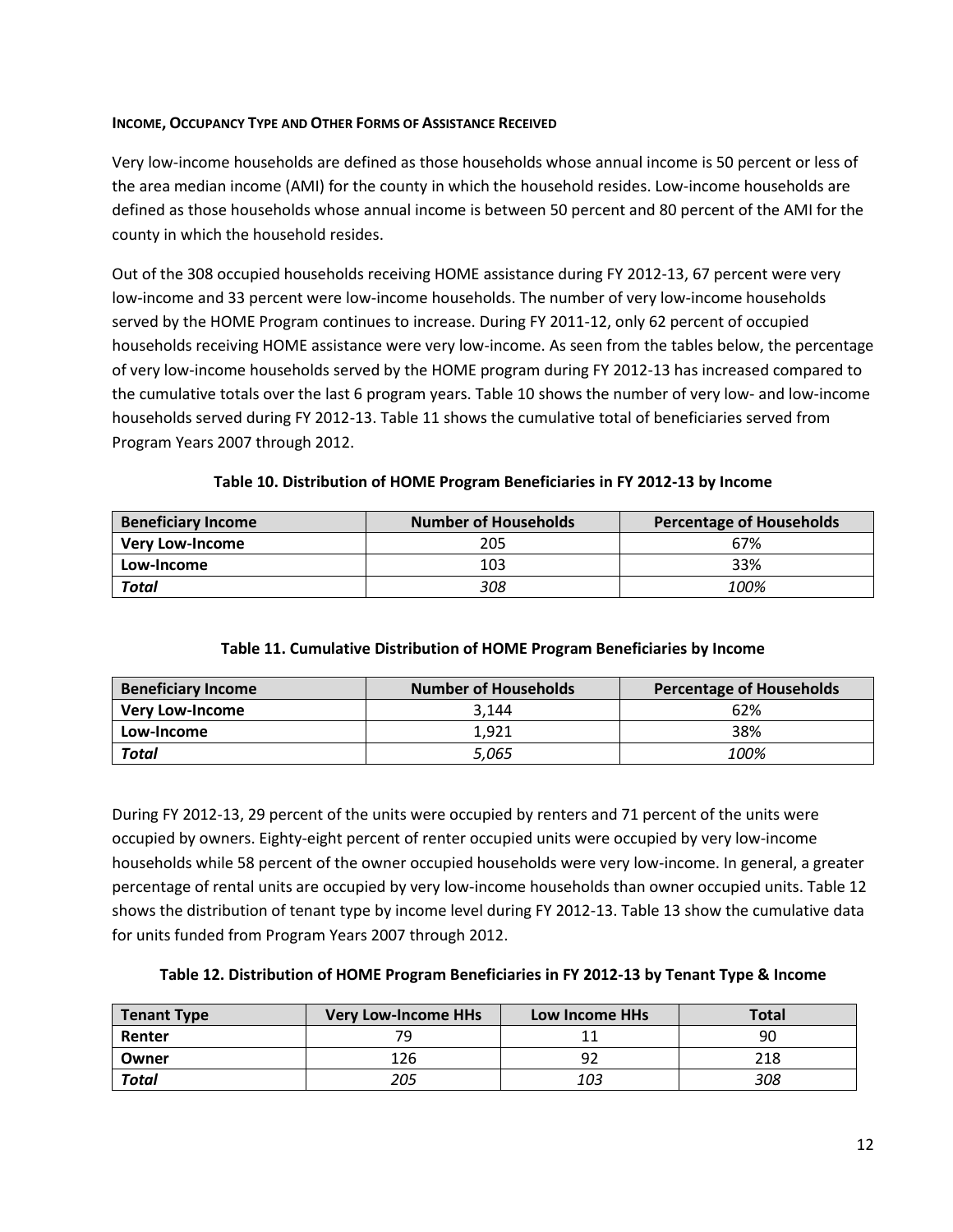| Tenant Type  | <b>Very Low-Income HHs</b> | <b>Low Income HHs</b> | <b>Total</b> |
|--------------|----------------------------|-----------------------|--------------|
| Renter       | 1.317                      | 279                   | 1,596        |
| Owner        | 1.827                      | 1.642                 | 3.469        |
| <b>Total</b> | 3,144                      | 1,921                 | 5,065        |

#### **Table 13. Cumulative Distribution of HOME Program Beneficiaries by Tenant Type & Income**

Rental assistance is the only type of assistance reported for the HOME Program. Other forms of assistance possibly received by homeowners are not included in HOME beneficiary data. Of the 90 renter occupied units receiving HOME funds, 77 percent of the households do not receive any federal, state or local rental assistance. Of the remaining 33 percent of renter occupied units receiving HOME funds, 14 households received Section 8 rental assistance and nine households received some other form of federal, state or local rental assistance.

# **RACE AND ETHNICITY**

Race and ethnicity data for the HOME Program is determined by the race or ethnicity of the head of household. The majority of HOME beneficiaries are Non-Hispanic White, followed by Black/African American. The breakdown of HOME beneficiaries by race and ethnicity is provided in the tables below. Table 14 shows the race and ethnicity for HOME beneficiaries during FY 2012-13. Table 15 shows the cumulative race and ethnicity data for all HOME beneficiaries from Program Years 2007 through 2012.

# **Race Number Percentage**

|  | Table 14. HOME Beneficiaries in FY 2012-13 by Race and Ethnicity |  |  |  |
|--|------------------------------------------------------------------|--|--|--|
|  |                                                                  |  |  |  |

| White                         | 241           | 78%        |
|-------------------------------|---------------|------------|
| <b>Black/African American</b> | 66            | 21%        |
| <b>Other Multi-Race</b>       |               | < 1%       |
| <b>Total</b>                  | 308           | 100%       |
| <b>Ethnicity</b>              | <b>Number</b> | Percentage |
| <b>Hispanic</b>               |               | < 1%       |